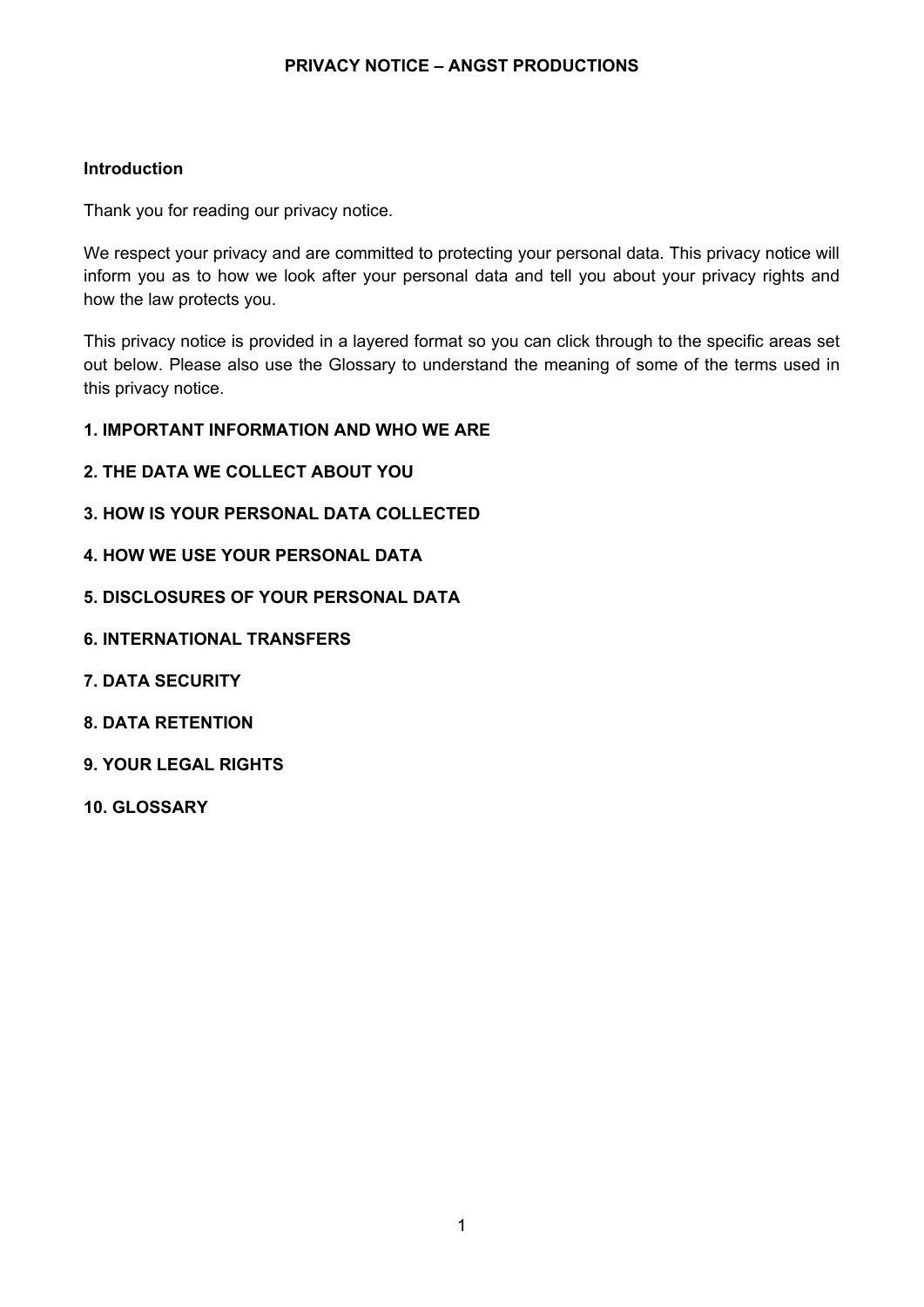#### **1. Important information and who we are**

#### **Purpose of this privacy notice**

This privacy notice aims to give you information on how we collect and process your personal data, including any data you may provide to us directly via our website or otherwise.

It is important that you read this privacy notice together with any other privacy notice, fair processing notice or privacy policy we may provide on specific occasions when we are collecting or processing personal data about you so that you are fully aware of how and why we are using your data.

### **Controller**

ANGST PRODUCTIONS LIMITED is the controller and responsible for your personal data (collectively referred to as the **Company**, "**we**", "**us**" or "**our**" in this privacy notice).

We have appointed a data privacy manager who is responsible for overseeing questions in relation to this privacy notice. If you have any questions about this privacy notice, including any requests to exercise your legal rights, please contact the data privacy manager using the details set out below.

#### **Contact details**

Our full details are:

Full name of legal entity: Angst Productions Limited (Company Registration Number 04943632)

Name or title of data privacy manager: Sarah McHarry

Email address: sarah.mcharry@angstproductions.tv

Postal address: 179 Wardour Street, Soho, London W1F 8WY

Telephone number: 0207 437 1437

You have the right to make a complaint at any time to the Information Commissioner's Office (**ICO**), the UK supervisory authority for data protection issues (www.ico.org.uk). We would, however, appreciate the chance to deal with your concerns before you approach the ICO so please contact us in the first instance.

### **Changes to the privacy notice and your duty to inform us of changes**

This version was last updated on 22/05/2018 and historic versions can be obtained by contacting us.

It is important that the personal data we hold about you is accurate and current. Please keep us informed if your personal data changes during your relationship with us.

### **Third-party links**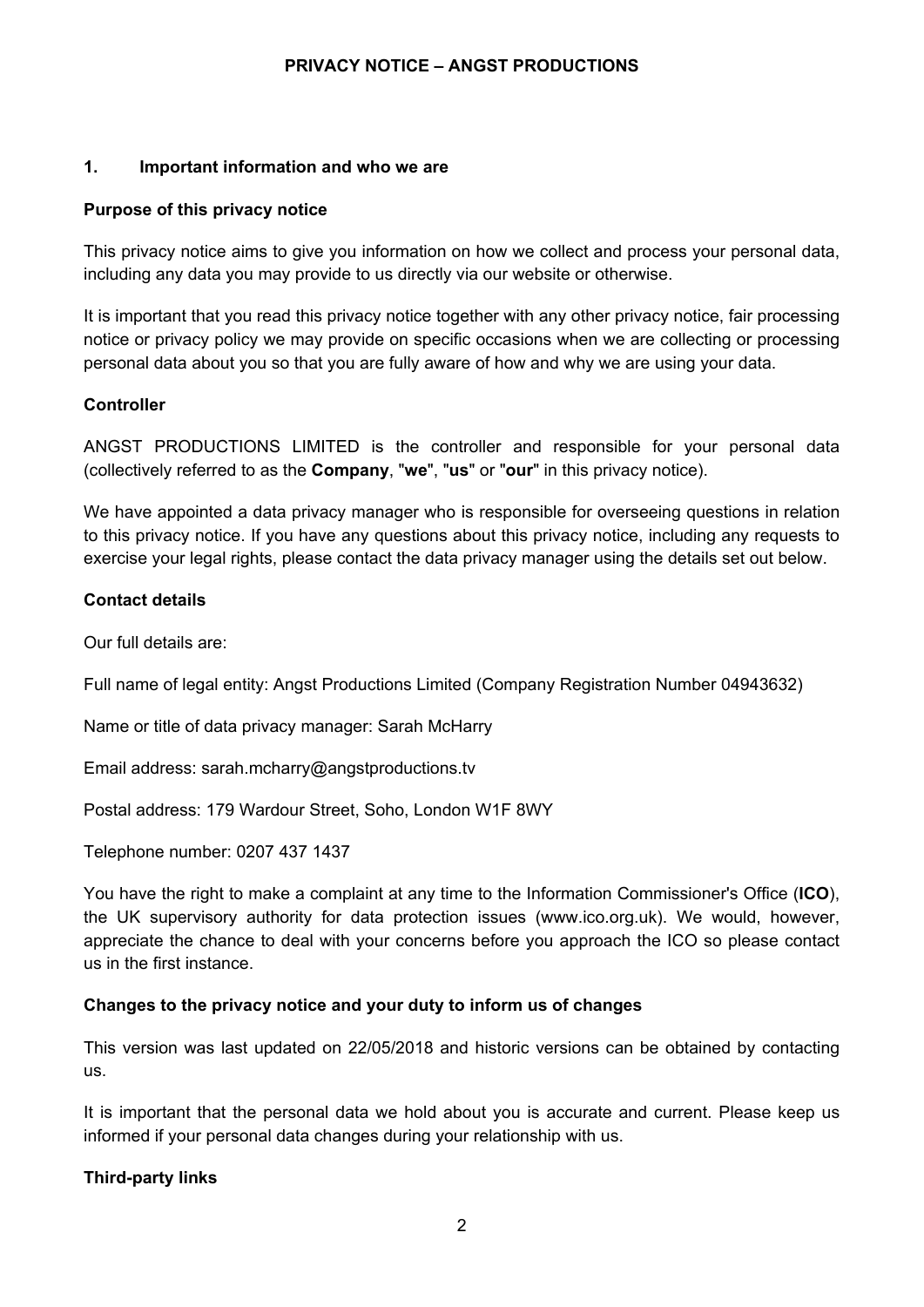Our website may include links to third-party websites, plug-ins and applications. Clicking on those links or enabling those connections may allow third parties to collect or share data about you. We do not control these third-party websites and are not responsible for their privacy statements. When you leave our website, we encourage you to read the privacy notice of every website you visit.

## **2. The data we collect about you**

Personal data, or personal information, means any information about an individual from which that person can be identified. It does not include data where the identity has been removed (anonymous data).

We may collect, use, store and transfer different kinds of personal data about you which we have grouped together follows:

- **Identity Data** includes first name, maiden name, last name, username or similar identifier, marital status, title, date of birth and gender.
- **Contact Data** includes billing address, delivery address, email address and telephone numbers.
- **Financial Data** includes bank account and payment card details.
- **Technical Data** includes internet protocol (IP) address, your login data, browser type and version, time zone setting and location, browser plug-in types and versions, operating system and platform and other technology on the devices you use to access our website.

We also collect, use and share **Aggregated Data** such as statistical or demographic data for any purpose. Aggregated Data may be derived from your personal data but is not considered personal data in law as this data does not directly or indirectly reveal your identity. For example, we may aggregate your Usage Data to calculate the percentage of users accessing a specific website feature. However, if we combine or connect Aggregated Data with your personal data so that it can directly or indirectly identify you, we treat the combined data as personal data which will be used in accordance with this privacy notice.

We do not collect any **Special Categories of Personal Data** about you (this includes details about your race or ethnicity, religious or philosophical beliefs, sex life, sexual orientation, political opinions, trade union membership, information about your health and genetic and biometric data). Nor do we collect any information about criminal convictions and offences.

### **If you fail to provide personal data**

Where we need to collect personal data by law, or under the terms of a contract we have with you and you fail to provide that data when requested, we may not be able to perform the contract we have or are trying to enter into with you (for example, to provide you with goods or services). In this case, we may have to cancel a product or service you have with us but we will notify you if this is the case at the time.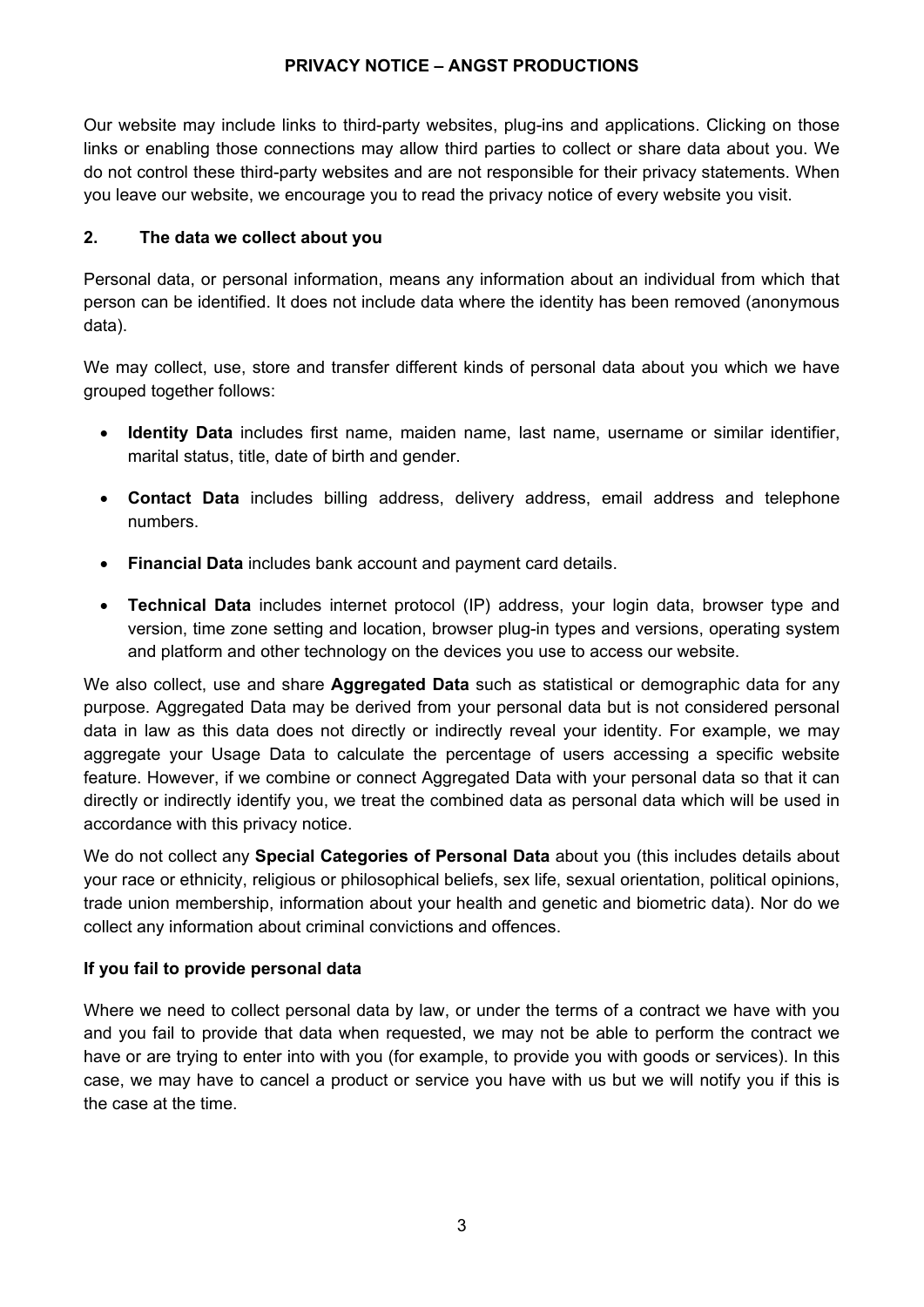# **3. How is your personal data collected?**

We use different methods to collect data from and about you including through:

- **Direct interactions.** You may give us your Identity, Contact and Financial Data by filling in forms or by corresponding with us by post, phone, email or otherwise. This includes personal data you provide when you:
	- avail of our products or services;
- **Automated technologies or interactions.** As you interact with our website, we may automatically collect Technical Data about your equipment, browsing actions and patterns. We collect this personal data by using cookies, server logs and other similar technologies. We may also receive Technical Data about you if you visit other websites employing our cookies.
- **Third parties or publicly available sources.** We may receive personal data about you from various third parties and public sources.
	- Technical Data from the following parties:
		- analytics providers;
		- advertising networks; and
		- search information providers.
	- Contact, Financial and Transaction Data from providers of technical, payment and delivery services.
	- Identity and Contact Data from data brokers or aggregators.
	- Identity and Contact Data from publicly availably sources such as Companies House and the Electoral Register.

# **4. How we use your personal data**

We will only use your personal data when the law allows us to. Most commonly, we will use your personal data in the following circumstances:

- Where we need to perform the contract we are about to enter into or have entered into with you.
- Where it is necessary for our legitimate interests (or those of a third party) and your interests and fundamental rights do not override those interests.
- Where we need to comply with a legal or regulatory obligation.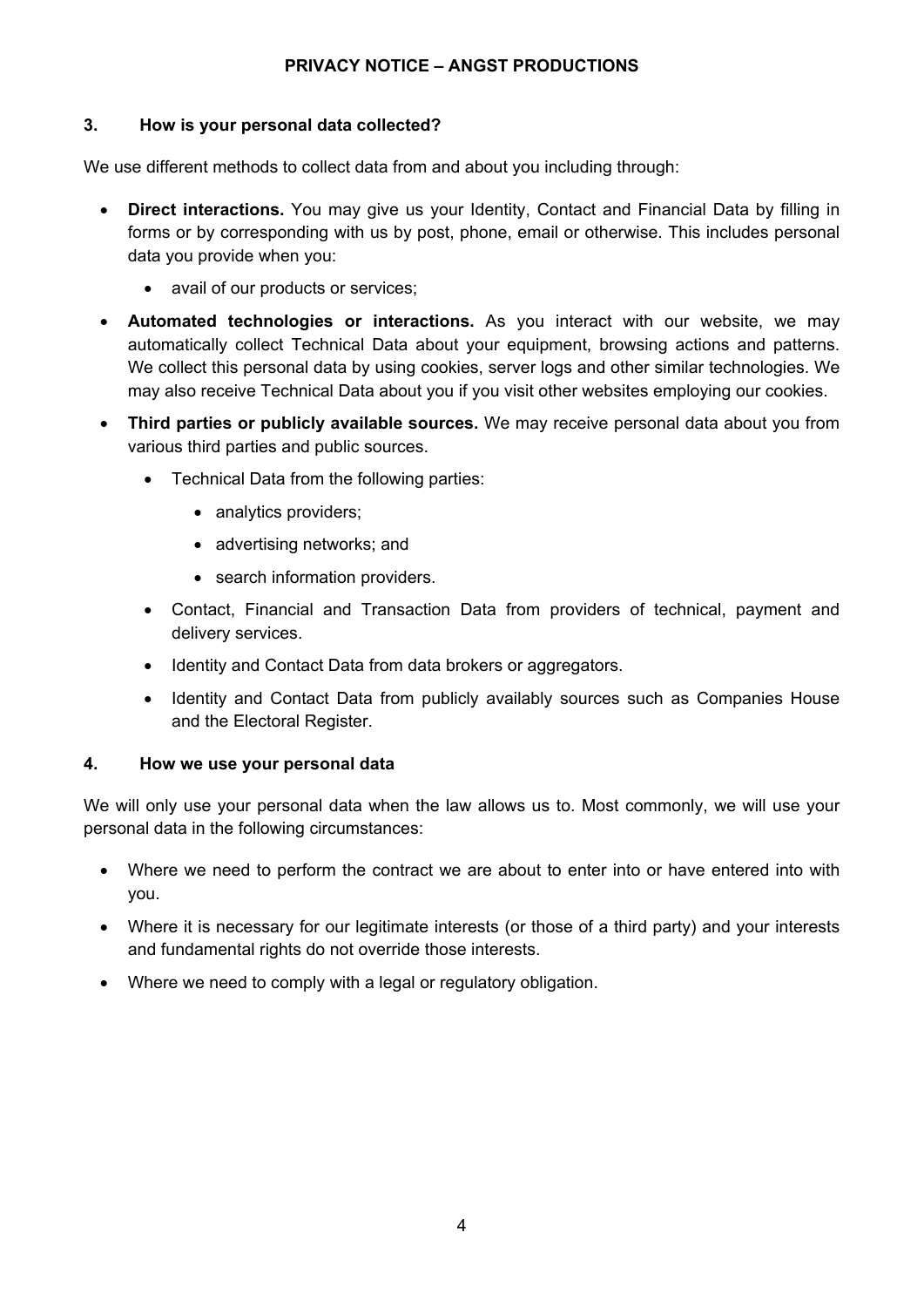Generally we do not rely on consent as a legal basis for processing your personal data other than in relation to sending third-party direct marketing communications to you via email or text message. You have the right to withdraw consent to marketing at any time by contacting us.

### **Purposes for which we will use your personal data**

We have set out below, in a table format, a description of all the ways we plan to use your personal data, and which of the legal bases we rely on to do so. We have also identified what our legitimate interests are where appropriate.

Note that we may process your personal data for more than one lawful ground depending on the specific purpose for which we are using your data. Please contact us if you need details about the specific legal ground we are relying on to process your personal data where more than one ground has been set out in the table below.

| <b>Purpose/Activity</b>                                                                                                         | <b>Type of data</b>                 | <b>Lawful basis for processing</b><br>including basis of legitimate<br>interest                                                                                                                      |
|---------------------------------------------------------------------------------------------------------------------------------|-------------------------------------|------------------------------------------------------------------------------------------------------------------------------------------------------------------------------------------------------|
| To register you as a new<br>customer/client                                                                                     | (a) Identity                        | Performance of a contract with you                                                                                                                                                                   |
|                                                                                                                                 | (b) Contact                         |                                                                                                                                                                                                      |
| To process your order or<br>request and to deliver<br>products/services to you<br>including:                                    | (a) Identity                        | (a) Performance of a contract with you                                                                                                                                                               |
|                                                                                                                                 | (b) Contact                         | (b) Necessary for our legitimate<br>interests (to recover debts due to us)                                                                                                                           |
|                                                                                                                                 | (c) Financial                       |                                                                                                                                                                                                      |
| (a) Manage payments, fees and<br>charges                                                                                        | (d) Transaction                     |                                                                                                                                                                                                      |
|                                                                                                                                 | (e) Marketing and                   |                                                                                                                                                                                                      |
| (b) Collect and recover money<br>owed to us                                                                                     | Communications                      |                                                                                                                                                                                                      |
| To manage our relationship<br>with you which will include:<br>(a) Notifying you about changes<br>to our terms or privacy policy | (a) Identity                        | (a) Performance of a contract with you                                                                                                                                                               |
|                                                                                                                                 | (b) Contact                         | (b) Necessary to comply with a legal<br>obligation<br>(c) Necessary for our legitimate<br>interests (to keep our records updated<br>and to study how customers/clients<br>use our products/services) |
|                                                                                                                                 | (c) Profile                         |                                                                                                                                                                                                      |
| (b) Asking you to leave a<br>review, take a survey or provide<br>other feedback                                                 | (d) Marketing and<br>Communications |                                                                                                                                                                                                      |
| To enable you to partake in a<br>competition, to complete a<br>survey or to provide other<br>feedback                           | (a) Identity                        | (a) Performance of a contract with you                                                                                                                                                               |
|                                                                                                                                 | (b) Contact                         | (b) Necessary for our legitimate<br>interests (to study how<br>customers/clients use our<br>products/services, to develop them<br>and grow our business)                                             |
|                                                                                                                                 | (c) Profile                         |                                                                                                                                                                                                      |
|                                                                                                                                 | (d) Usage                           |                                                                                                                                                                                                      |
|                                                                                                                                 | (e) Marketing and<br>Communications |                                                                                                                                                                                                      |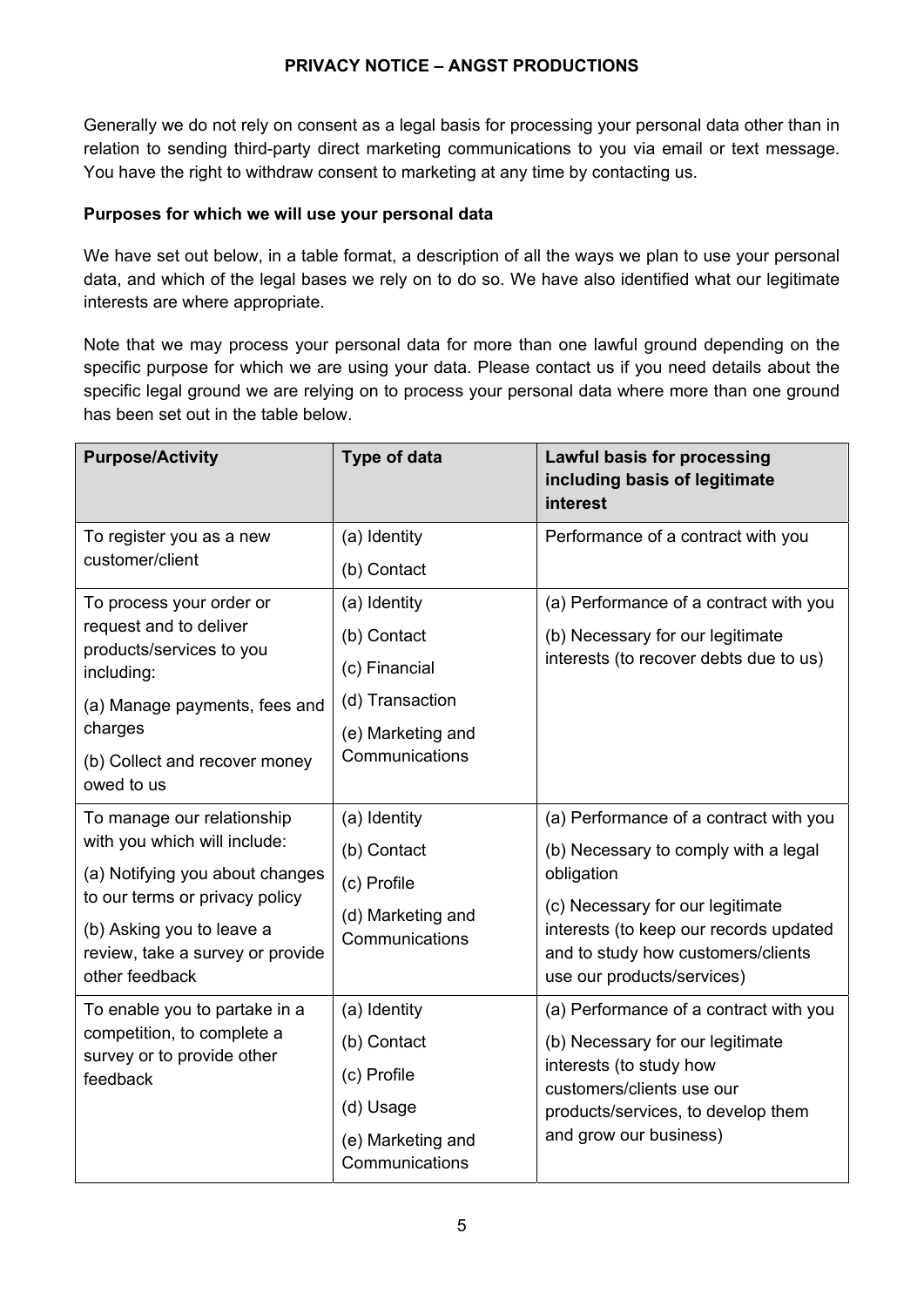| To administer and protect our<br>business and our website<br>(including troubleshooting, data<br>analysis, testing, system<br>maintenance, support, reporting<br>and hosting of data) | (a) Identity<br>(b) Contact<br>(c) Technical | (a) Necessary for our legitimate<br>interests (for running our business,<br>provision of administration and IT<br>services, network security, to prevent<br>fraud and in the context of a business<br>reorganisation or group restructuring<br>exercise)<br>(b) Necessary to comply with a legal<br>obligation |
|---------------------------------------------------------------------------------------------------------------------------------------------------------------------------------------|----------------------------------------------|----------------------------------------------------------------------------------------------------------------------------------------------------------------------------------------------------------------------------------------------------------------------------------------------------------------|
| To use data analytics to<br>improve our website,<br>products/services, marketing,<br>customer/client relationships<br>and experiences                                                 | (a) Technical<br>(b) Usage                   | Necessary for our legitimate interests<br>(to define types of customers/clients)<br>for our products/services, to keep our<br>website updated and relevant, to<br>develop our business and to inform<br>our marketing strategy)                                                                                |

# **Opting out**

You can ask us or third parties to stop sending you marketing messages at any time by contacting us at any time.

Where you opt out of receiving marketing messages, this will not apply to personal data provided to us as a result of a product/service purchase, warranty registration, product/service experience or other transactions.

### **Change of purpose**

We will only use your personal data for the purposes for which we collected it, unless we reasonably consider that we need to use it for another reason and that reason is compatible with the original purpose. If you wish to get an explanation as to how the processing for the new purpose is compatible with the original purpose, please contact us.

If we need to use your personal data for an unrelated purpose, we will notify you and we will explain the legal basis which allows us to do so.

Please note that we may process your personal data without your knowledge or consent, in compliance with the above rules, where this is required or permitted by law.

# **5. Disclosures of your personal data**

We may have to share your personal data with the parties set out below for the purposes set out in the table in paragraph 4 above.

- Internal Third Parties as set out in the Glossary (clause 10, page 9)
- External Third Parties as set out in the Glossary (clause 10, page 9)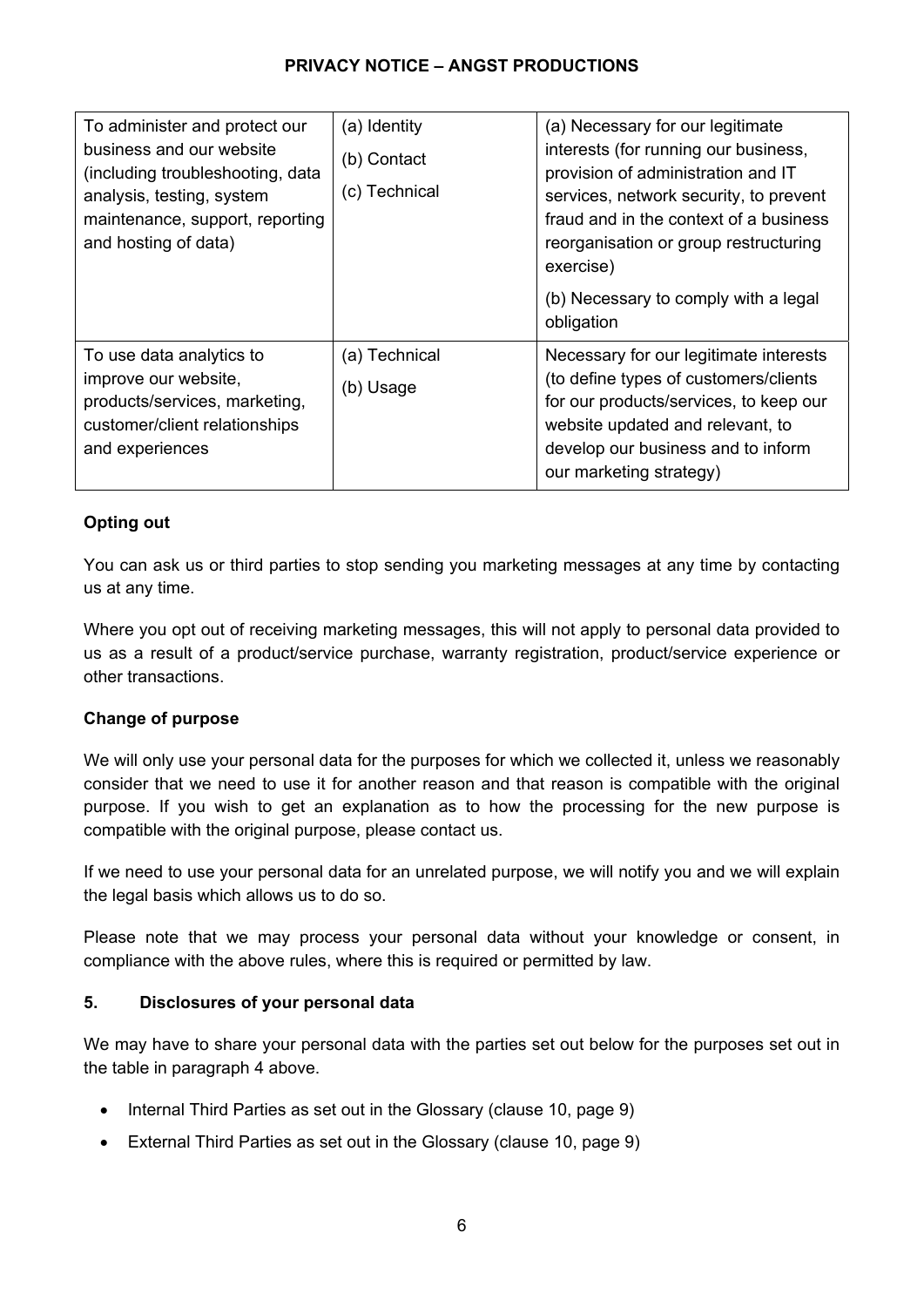Third parties to whom we may choose to sell, transfer, or merge parts of our business or our assets. Alternatively, we may seek to acquire other businesses or merge with them. If a change happens to our business, then the new owners may use your personal data in the same way as set out in this privacy notice.

We require all third parties to respect the security of your personal data and to treat it in accordance with the law. We do not allow our third-party service providers to use your personal data for their own purposes and only permit them to process your personal data for specified purposes and in accordance with our instructions.

### **6. International transfers**

Some of our external third parties may be based outside the European Economic Area (**EEA**) so the processing of your personal data may involve a transfer of data outside the EEA.

Whenever we transfer your personal data out of the EEA, we ensure a similar degree of protection is afforded to it by ensuring at least one of the following safeguards is implemented:

- We will only transfer your personal data to countries that have been deemed to provide an adequate level of protection for personal data by the European Commission. For further details, see European Commission: Adequacy of the protection of personal data in non-EU countries.
- Where we use certain service providers, we may use specific contracts approved by the European Commission which give personal data the same protection it has in Europe. For further details, see European Commission: Model contracts for the transfer of personal data to third countries.
- Where we use providers based in the US, we may transfer data to them if they are part of the Privacy Shield which requires them to provide similar protection to personal data shared between the Europe and the US. For further details, see European Commission: EU-US Privacy Shield.

Please contact us (*info@angstproductions.tv)* if you want further information on the specific mechanism used by us when transferring your personal data out of the EEA.

# **7. Data security**

We have put in place appropriate security measures to prevent your personal data from being accidentally lost, used or accessed in an unauthorised way, altered or disclosed. In addition, we limit access to your personal data to those employees, agents, contractors and other third parties who have a business need to know. They will only process your personal data on our instructions and they are subject to a duty of confidentiality.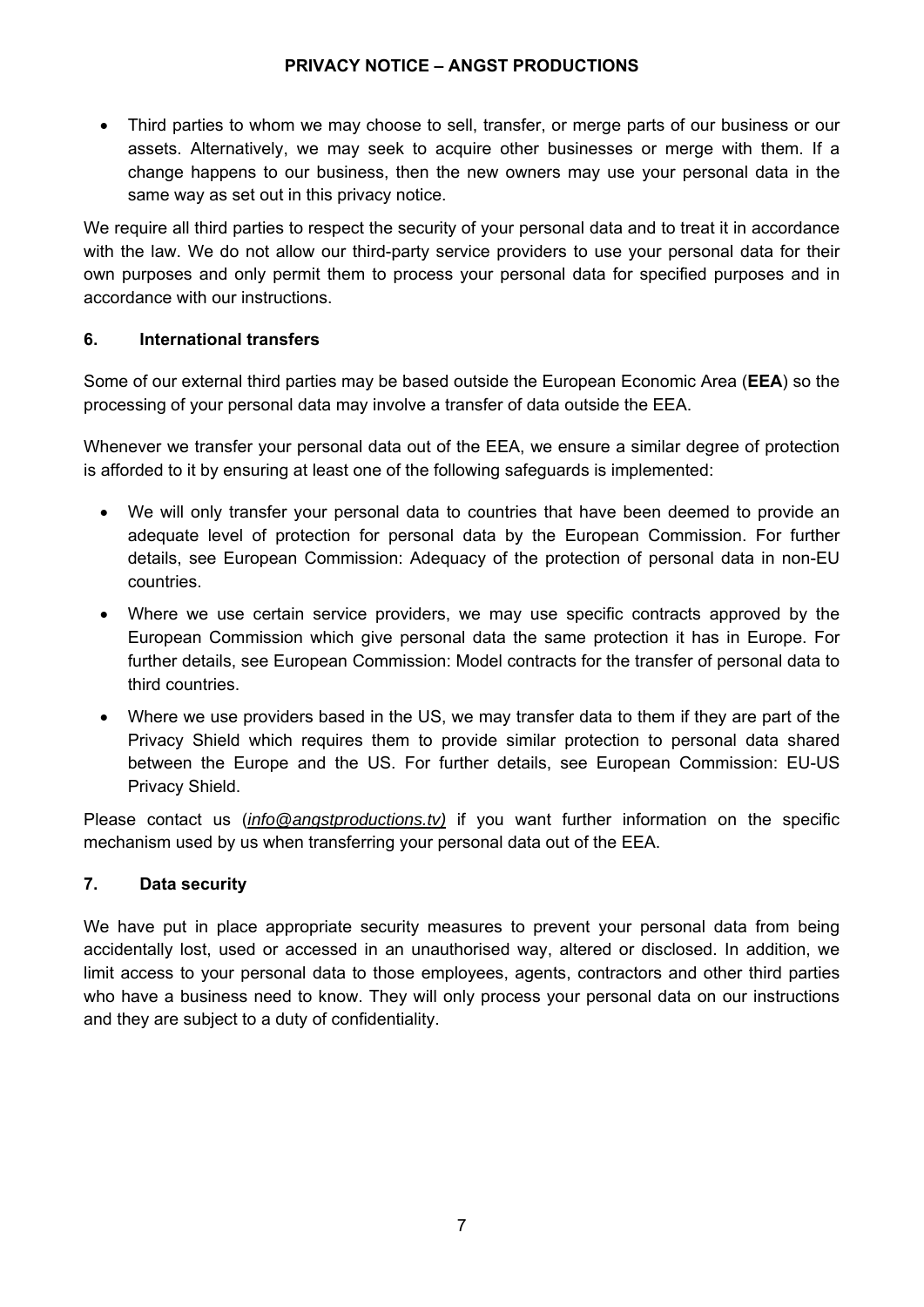We have put in place procedures to deal with any suspected personal data breach and will notify you and any applicable regulator of a breach where we are legally required to do so.

## **8. Data retention**

We will only retain your personal data for as long as necessary to fulfil the purposes we collected it for, including for the purposes of satisfying any legal, accounting, or reporting requirements.

To determine the appropriate retention period for personal data, we consider the amount, nature, and sensitivity of the personal data, the potential risk of harm from unauthorised use or disclosure of your personal data, the purposes for which we process your personal data and whether we can achieve those purposes through other means, and the applicable legal requirements.

By law we have to keep basic information about our customers (including Contact, Identity, Financial and Transaction Data) for at least six years after they cease being customers for tax purposes.

Details of other retention periods for different aspects of your personal data are contained in our retention policy which you can request from us by contacting us.

In some circumstances you can ask us to delete your data and in some circumstances we may anonymise your personal data (so that it can no longer be associated with you) for research or statistical purposes in which case we may use this information indefinitely without further notice to you.

# **9. Your legal rights**

Under certain circumstances, you have rights under data protection laws in relation to your personal data. Please click on the links below to find out more about these rights:

- Request access to your personal data.
- Request correction of your personal data.
- Request erasure of your personal data.
- Object to processing of your personal data.
- Request restriction of processing your personal data.
- Request transfer of your personal data.
- Right to withdraw consent.

If you wish to exercise any of the rights set out above, please contact us.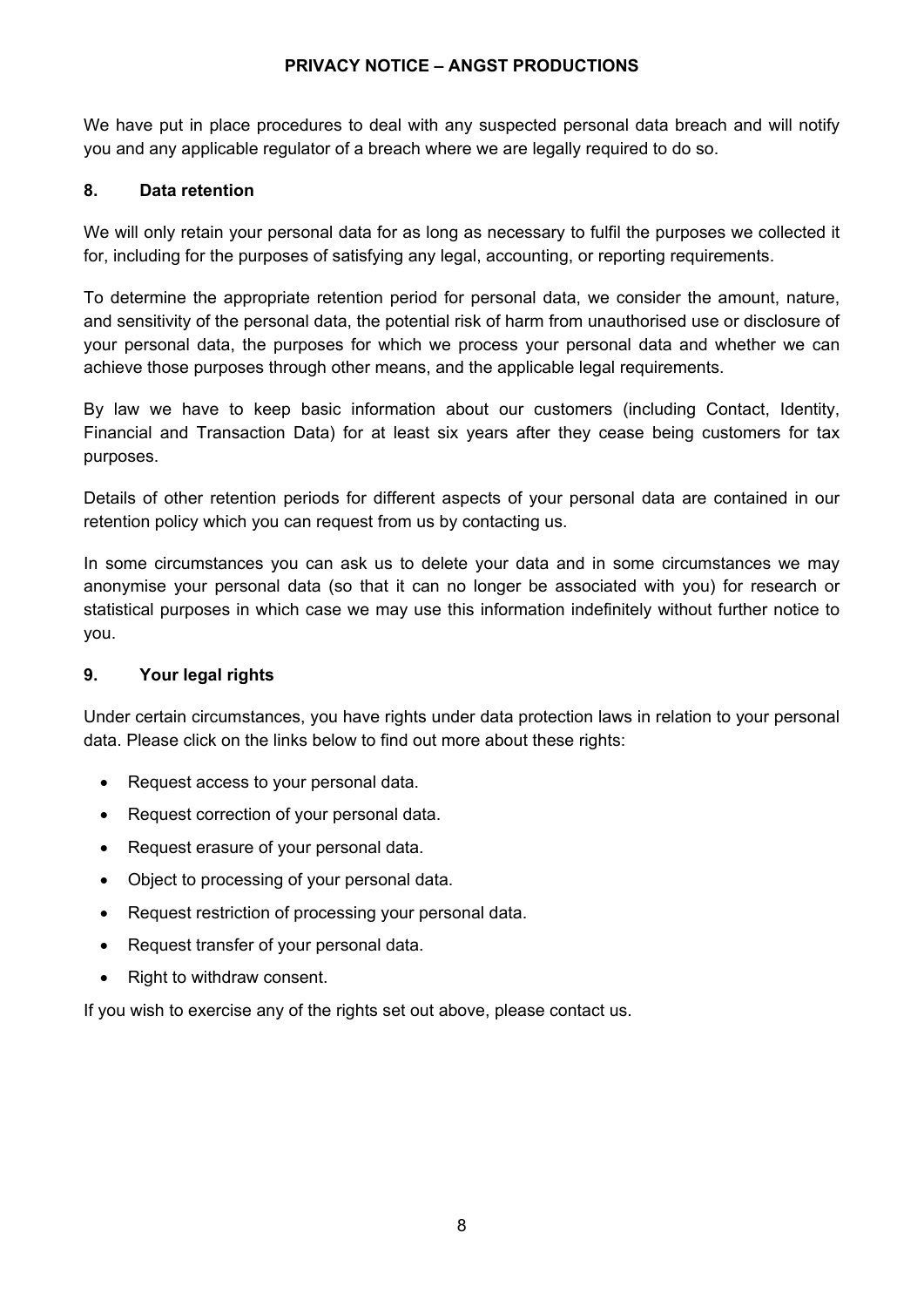### **No fee usually required**

You will not have to pay a fee to access your personal data (or to exercise any of the other rights). However, we may charge a reasonable fee if your request is clearly unfounded, repetitive or excessive. Alternatively, we may refuse to comply with your request in these circumstances.

### **What we may need from you**

We may need to request specific information from you to help us confirm your identity and ensure your right to access your personal data (or to exercise any of your other rights). This is a security measure to ensure that personal data is not disclosed to any person who has no right to receive it. We may also contact you to ask you for further information in relation to your request to speed up our response.

### **Time limit to respond**

We try to respond to all legitimate requests within one month. Occasionally it may take us longer than a month if your request is particularly complex or you have made a number of requests. In this case, we will notify you and keep you updated.

### **10. Glossary**

### **LAWFUL BASIS**

**Legitimate Interest** means the interest of our business in conducting and managing our business to enable us to give you the best service/product and the best and most secure experience. We make sure we consider and balance any potential impact on you (both positive and negative) and your rights before we process your personal data for our legitimate interests. We do not use your personal data for activities where our interests are overridden by the impact on you (unless we have your consent or are otherwise required or permitted to by law). You can obtain further information about how we assess our legitimate interests against any potential impact on you in respect of specific activities by contacting us.

**Performance of Contract** means processing your data where it is necessary for the performance of a contract to which you are a party or to take steps at your request before entering into such a contract.

**Comply with a legal or regulatory obligation** means processing your personal data where it is necessary for compliance with a legal or regulatory obligation that we are subject to.

### **THIRD PARTIES**

### **Internal Third Parties**

Other companies in our corporate group who may act as joint controllers or processors and who may be based inside or outside the EU.

### **External Third Parties**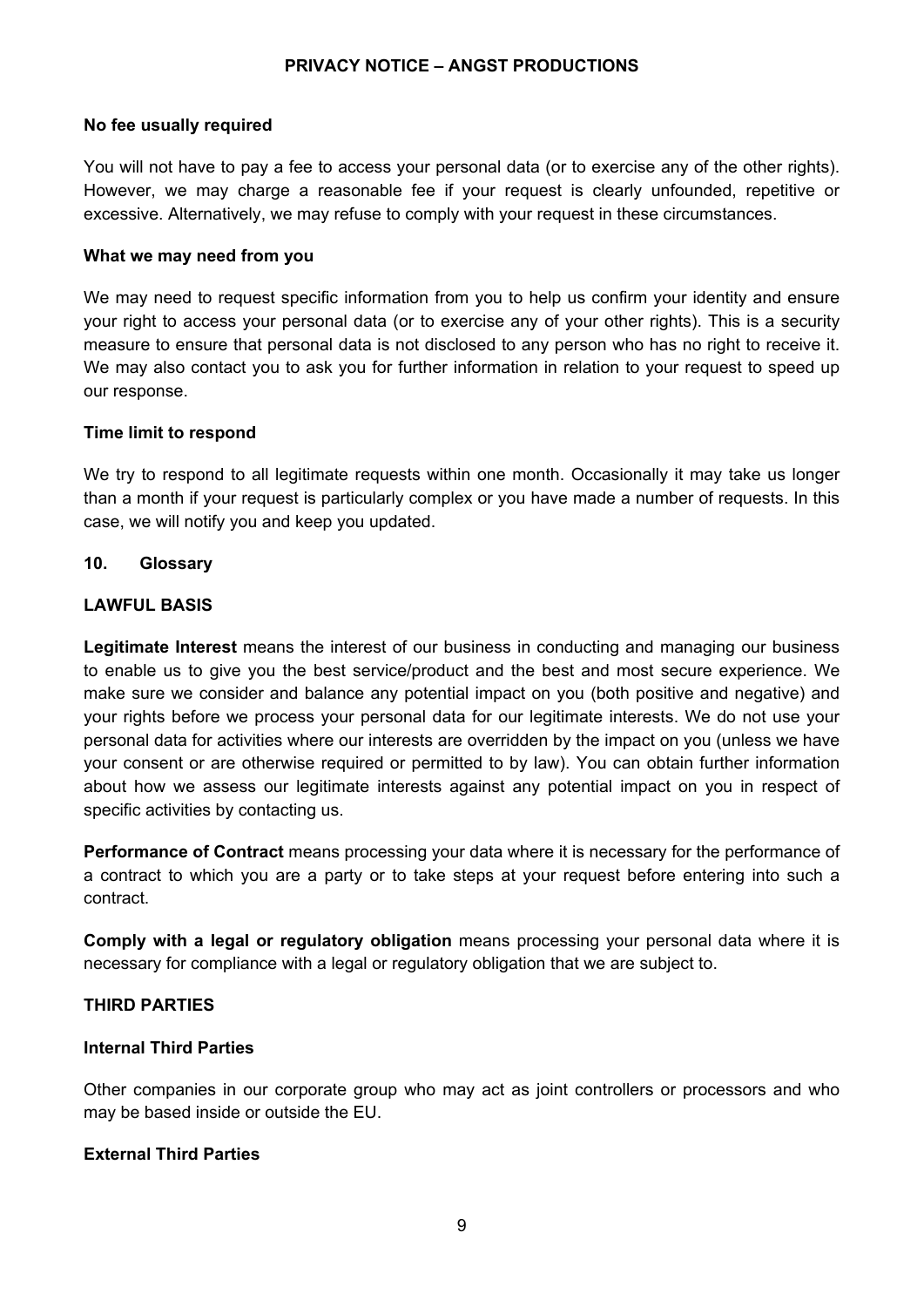- Service providers who may act as processors based inside or outside the EU and who provide IT, system administration and other services.
- Professional advisers who may act as processors including lawyers, bankers, auditors and insurers based inside or outside the EU who provide consultancy, banking, legal, insurance and accounting services.
- HM Revenue & Customs, regulators and other authorities who may act as processors based inside or outside the EU who require reporting of processing activities in certain circumstances.

# **YOUR LEGAL RIGHTS**

You have the right to:

**Request access** to your personal data (commonly known as a "data subject access request"). This enables you to receive a copy of the personal data we hold about you and to check that we are lawfully processing it.

**Request correction** of the personal data that we hold about you. This enables you to have any incomplete or inaccurate data we hold about you corrected, though we may need to verify the accuracy of the new data you provide to us.

**Request erasure** of your personal data. This enables you to ask us to delete or remove personal data where there is no good reason for us continuing to process it. You also have the right to ask us to delete or remove your personal data where you have successfully exercised your right to object to processing (see below), where we may have processed your information unlawfully or where we are required to erase your personal data to comply with local law. Note, however, that we may not always be able to comply with your request of erasure for specific legal reasons which will be notified to you, if applicable, at the time of your request.

**Object to processing** of your personal data where we are relying on a legitimate interest (or those of a third party) and there is something about your particular situation which makes you want to object to processing on this ground as you feel it impacts on your fundamental rights and freedoms. You also have the right to object where we are processing your personal data for direct marketing purposes. In some cases, we may demonstrate that we have compelling legitimate grounds to process your information which override your rights and freedoms.

**Request restriction of processing** of your personal data. This enables you to ask us to suspend the processing of your personal data in the following scenarios: (a) if you want us to establish the data's accuracy; (b) where our use of the data is unlawful but you do not want us to erase it; (c) where you need us to hold the data even if we no longer require it as you need it to establish. exercise or defend legal claims; or (d) you have objected to our use of your data but we need to verify whether we have overriding legitimate grounds to use it.

**Request the transfer** of your personal data to you or to a third party. We will provide to you, or a third party you have chosen, your personal data in a structured, commonly used, machine-readable